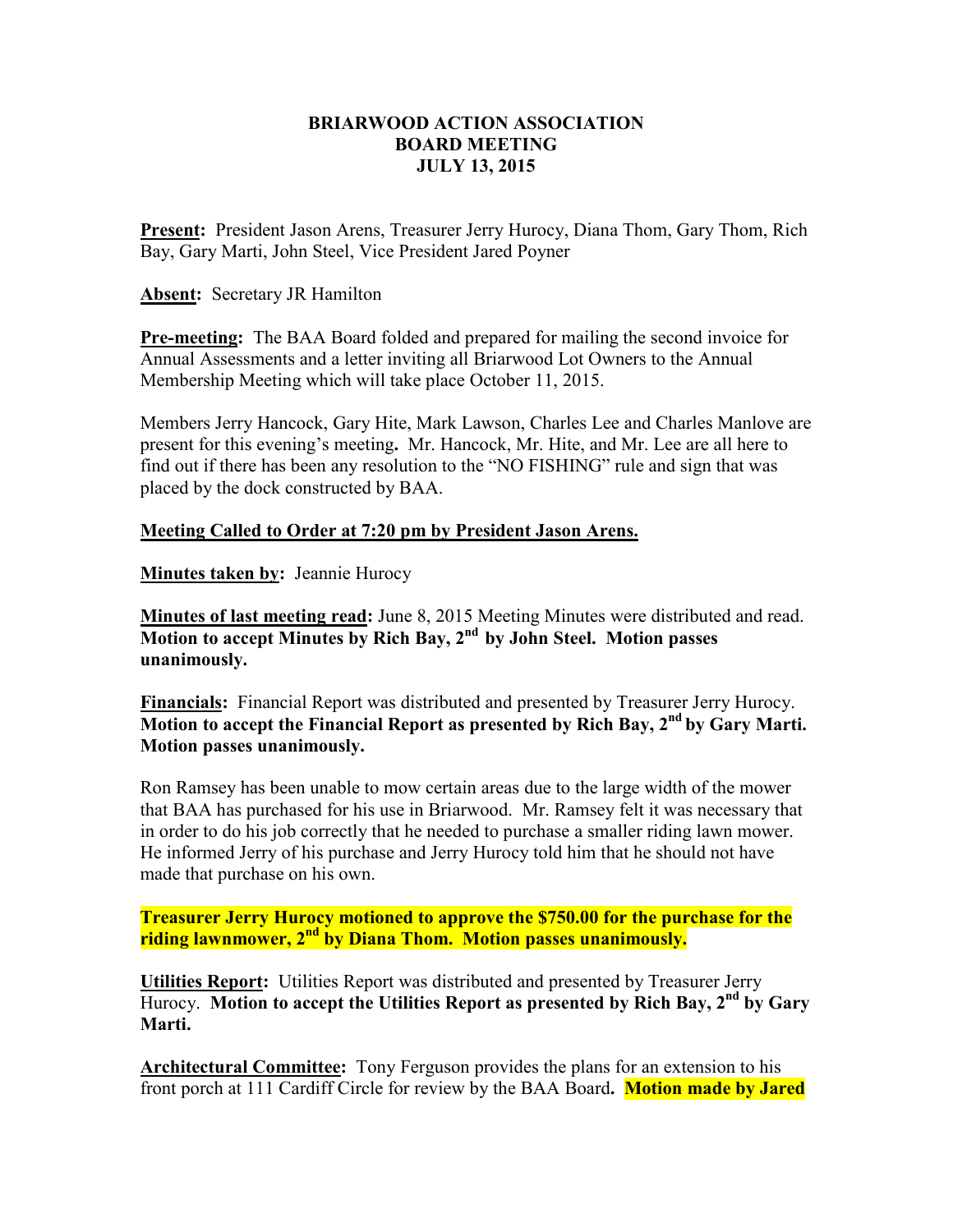**Poyner to accept Tony Ferguson's plans for a porch extension, 2nd by Rich Bay. Motion passes unanimously.** 

A shed has been placed outside of the guidelines set by BAA at 596 Briarwood Terrace and the lot owners also neglected to bring plans for the shed to the BAA Board for approval. John Steel and Vice President Jared Poyner will go and speak with the homeowners regarding the shed.

**Dams Report:** The dam is still too wet for mowing. Ron Ramsey stated he has seen muskrats. Once the dam is cut then the muskrat issue will be dealt with. Treasurer Jerry Hurocy has been in communication with Chad Queen regarding the dam cutting and Ron Ramsey has been monitoring the moisture level in the area that needs to be mowed.

**Lake and Beach Report:** Recently, the De Soto Country Club (golf course) has been telling people that have paid for memberships and people that they know that they are allowed to utilize the lower lake for fishing or swimming. Jason Arens has spoken with Rodney, a "helper" at the golf course and also resides in Briarwood, to make it clear that ALL of the lakes in Briarwood Estates are Briarwood property and strictly for the use of Briarwood Members who are in good standing. Rodney stated he would stop telling those who purchase memberships to the golf course that using the lake is part of their membership. The security guard has been informed of this and has been asked to be aware of those using the lake that do not belong and ask them to leave.

Rich Bay asks if there is any way the blade the beach over to overturn the sand. Vice President Jared Poyner knows a homeowner who stated that he would do that for no charge but has no insurance. Vice President Jared Poyner states he will contact this homeowner and ask if he is willing to sign a document stating that BAA is not liable for any bodily injury that may occur or responsible for any damage to his equipment while this he volunteers his time and equipment to overturn the sand. A load of sand needs to be brought in and spread once the current sand is turned over and spread. Mr. Poyner will be in charge of coordinating this project.

**Diana Thom motions that after the sand on the beach is redistributed that a load of sand be brought in and spread, 2nd by Jared Poyner. Motion passes unanimously.** 

Rich Bay states that the tall grass in the lake has overcome the lake. He questions if there is some other way besides Copper Nitrate to eliminate the grass. It was discussed that possibly the Missouri Department of Conservation may have ideas.

**Vice President Jared Poyner makes a motion to allow people to fish off the dock. No 2 nd to the motion was heard. Motion failed.** 

Rich Bay suggests looking into a building a second dock. John Steel suggests moving the dock that is already be built be moved down to where "Hoppy's" old dock used to stand and use that one for fishing and a new permanent pier type dock for boat loading and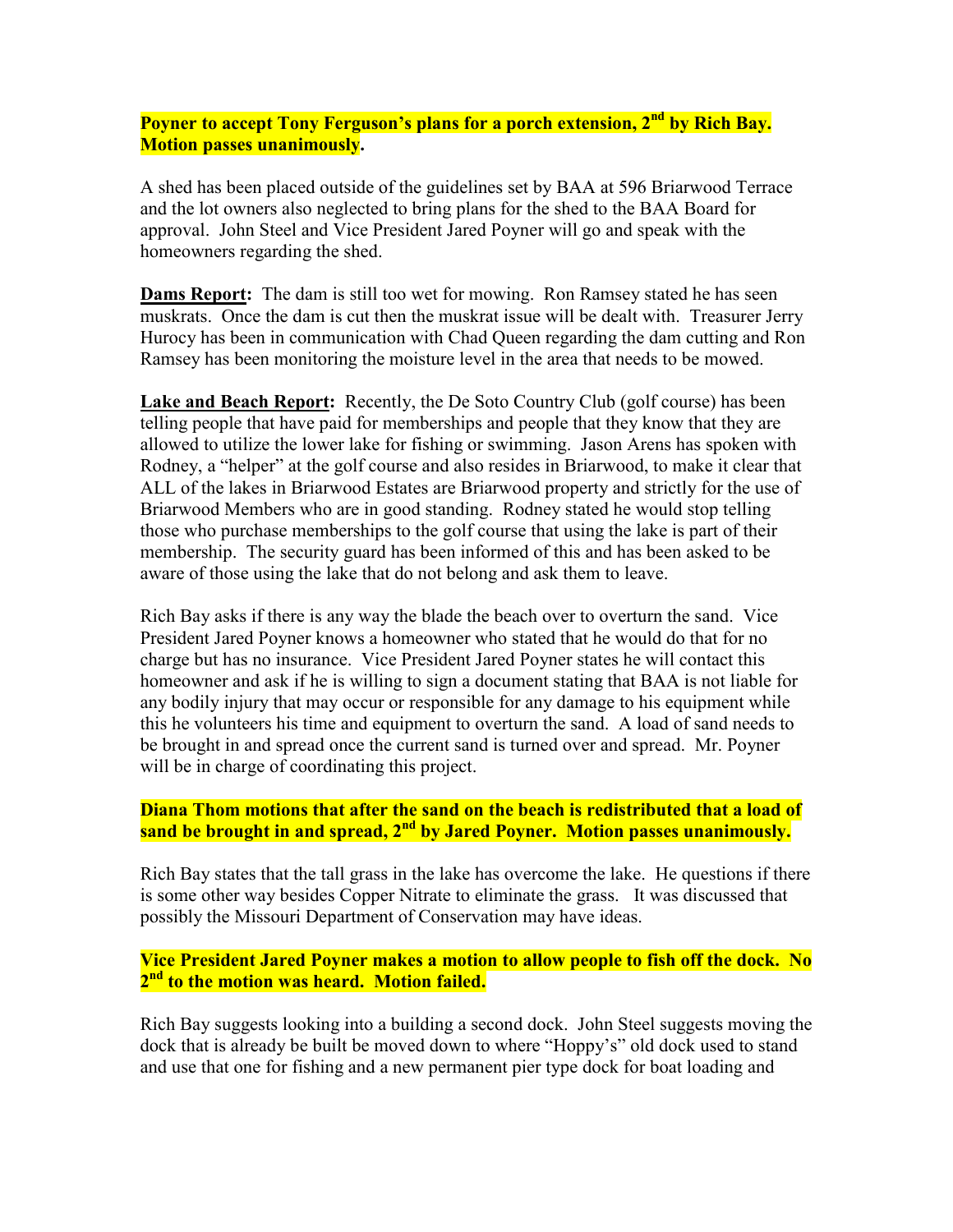unloading be built by the boat ramp. Jason will speak with JR Hamilton regarding plans for a new dock and then will present the plans to the BAA Board for discussion.

**Security Report:** There has been more traffic from the farm through the lot on Brandywine and into Briarwood. This lot owner has been asked previously to stop the traffic through this area. Although the lot owner owns the farm and the lot, the farm is not in Briarwood and the lot that is adjacent should not be used as a thoroughfare or short cut through Briarwood. **Rich Bay motions for BAA to send a letter asking the property owners of the lot on Brandywine that is being used as a short cut for properties behind this lot that are not part of Briarwood Estates to cease this traffic, by Jared Poyner. Motion passes unanimously.** Treasurer Jerry Hurocy will compose and mail another letter to the lot owner asking them to cease the traffic through the lot on Brandywine.

Ron Ramsey has been finding syringes and needles on the beach along with spoons.

**Rules and Regulations:** Rich Bay questioned when notification needs to go to the Membership regarding changes to the BAA By-laws or Covenants or for a special assessment prior to the Annual Membership Meeting to be voted on by all property owners.

The BAA Board discussed the need for raising yearly assessments for all lot owners except those in Plats 9 and 10 (due to the non-buildable nature of the lots) and also having a special assessment just for use for road improvement. At next month's meeting this will be discussed more in depth.

**Website:** The Department of Natural Resources requested that a link to the 2014 Consumer Confidence Report be placed on the home page of Briarwood's website. Jeannie Hurocy has created a link and placed it on the home page that opens right to the PDF of the report.

**Roads:** Gary Marti recommends that BAA stop acquiring bids for road repairs until BAA actually has the money to spend on roads, stating that BAA has sought many bids and has not been able to make use out of any which may result in companies padding their bids because they have been called to bid previously and were not hired. Discussed using cold patch in the area at the front of the subdivision where it is breaking up to buy some time until money is had to pay for roads and road maintenance. Gary Marti also states we need a plan on what roads to do and when to do them that makes sense so heavy asphalt trucks will not be driving over and tearing up the newly paved roads once the money is available to pave them.

Discussed special assessments, increasing annual assessments, discussed paying off the loan for the road versus continue paying as is. This issue will be discussed further at next month's meeting.